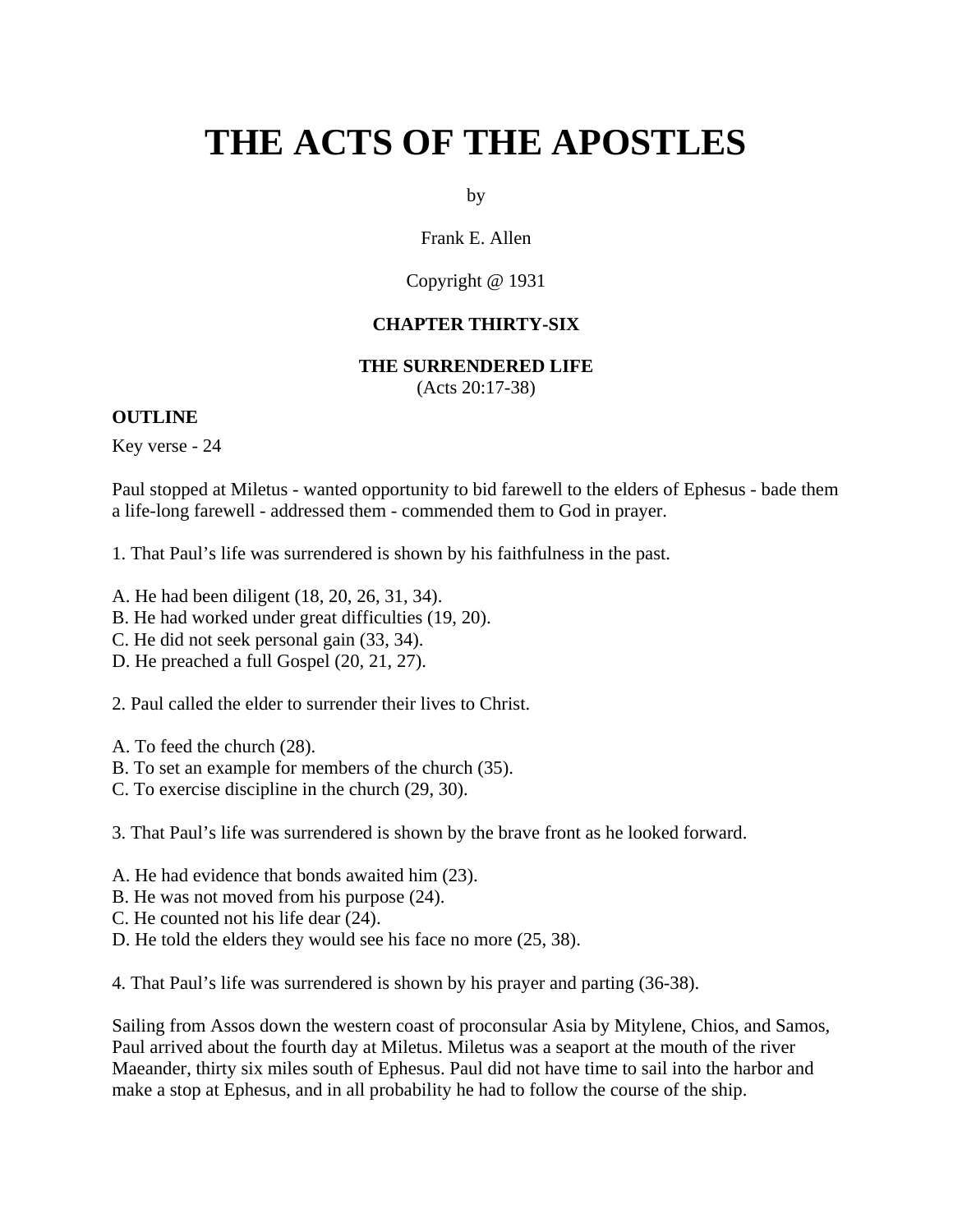He would stop for the night or for a few days where it stopped. Paul desired, if possible, to be at Jerusalem the day of Pentecost. While the ship stopped at Miletus he sent for the elders of Ephesus in order that he might have a final interview with them. Paul would allow no opportunity to pass either to proclaim the Gospel to those who had heard it or to strengthen the disciples who had already accepted it. He had walked the twenty miles across country from Troas to Assos in order that he might remain five or six hours longer and preach the remainder of the night at Troas. Now at Miletus he took advantage of an opportunity to see the elders of Ephesus, who might hasten over to meet him before his ship was ready to move onward.

In the passage before us Paul is bidding a life-long farewell to his Christian friends in proconsular Asia. Though his face was set toward Jerusalem he was not going backward. He was possibly, with others, taking collections from the various churches to Jerusalem. His ultimate objective was to go far west into new and greater fields. He wanted to go to Rome and even beyond that to Spain, the western bounds of the explored world.

Paul's address to the Ephesian elders at this time presents a most pathetic yet triumphant scene. It is one of the most touching passages in the whole Word of God. Even at this remote date as one reads it his heart is softened and quite possibly his eyes are moistened. The fellowship between earnest Christian leaders is always close, but in this instance Paul was the spiritual father of most of these men. He was speaking with them and ministering to them for the last time on earth. Paul set before them plainly the fact that it was their last meeting in this world. He had taught them, entreated them, suffered, toiled, prayed and wept with them, that they might have an inheritance among them which are sanctified. They knew that he was a noble soul who was determined to go steadily forward though he was aware of the fact that he must suffer for it, perhaps give his life in the effort. The personal danger did not deter him for a moment. He counted not his life dear unto himself. His supreme aim was the honor of his Lord Jesus Christ. In this portion of the chapter Paul takes a look backward, then a look forward, then gives a parting charge to the elders and finally, bids them a last farewell as he commends them to God in prayer. Both the backward and the forward look of Paul in this passage show the manner in which he had surrendered his life to the service of Christ.

# **FAITHFULNESS IN THE PAST**

That Paul's life was surrendered to God is shown by his faithfulness in the past. He was not ashamed to review the past in the presence of those who knew him intimately. What a grand thing it is to be able to review one's life without groans of remorse! To be able to say in truth, I have not shunned to declare the whole gospel; I am free from the blood of all men.

## **HIS DILIGENCE**

After Paul reached Ephesus he had not lost a day. He said: "**And when they were come to him, he said unto them, Ye know, from the first day that I came into Asia, after what manner I have been with you at all seasons**" (Acts 20:18). He had taught both publicly and from house to house (20). He could call them to witness that he was free from the blood of all men (26).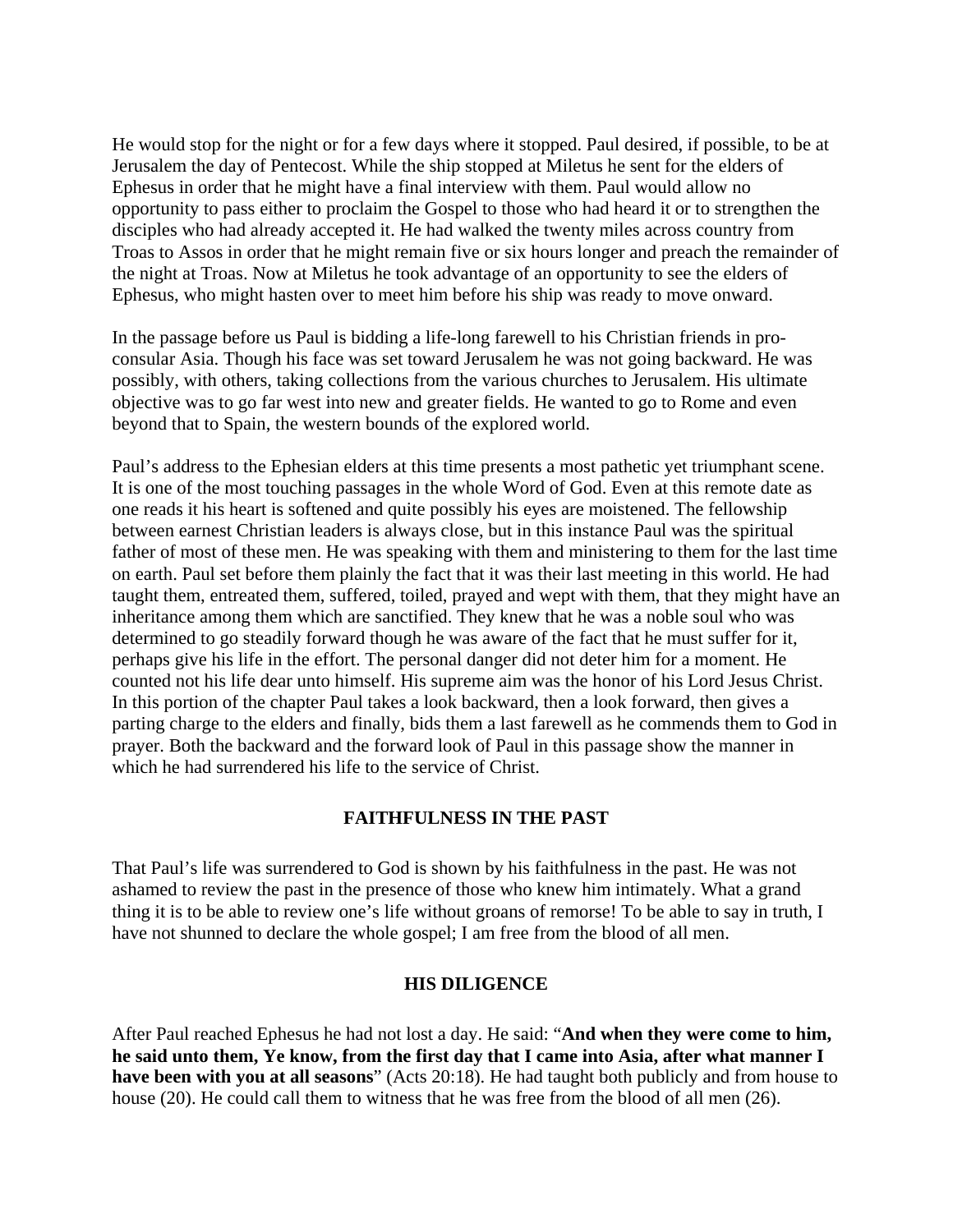For a period of three years he had ceased not to admonish every one night and day with tears (31). During all that time he had worked with his own hands in order to minister to his own necessities and to those who were with him (34). He apparently help up his calloused hands to show them the signs of his toil. Besides all this he had written letters to other churches in order to direct, warn, encourage and strengthen them. There are many busy ministers and missionaries today, but there are few who have a record which will compare favorably with that of the apostle Paul.

## **FACED DIFFICULTIES**

He had worked under great difficulties. He had served the Lord regardless of many tears and trials which befell him by reason of the plots of the Jews: "**Serving the Lord with all humility of mind, and with many tears, and temptations, which befell me by the lying in wait of the Jews**" (Acts 20:19). He shrank not from declaring to them anything that was profitable (20). They drove him out of their synagogue. They called his miracles spurious and tried to imitate him. They charged him with ruining their business and tried to mob him. He permitted no difficulties to slacken his energy or to intimidate him in his testimony either in private or public. It requires great faith to continue on through a prolonged period in the face of bitter and organized opposition. Most men are not willing to face a fraction of the difficulties and trials which Paul faced. His is a perpetual example to all missionaries and ministers of Christ.

# **NOT FOR PERSONAL GAIN**

Paul assured his friends: "**I have coveted no man's silver, or gold, or apparel. Yea, ye yourselves know, that these hands have ministered unto my necessities, and to them that were with me**" (Acts 20:33, 34). Many of God's servants have denied themselves that they might serve Christ, but very few have gone wholly without salary, as Paul did, when they had the opportunity of receiving support if they would accept it.

A missionary asked a Burmese boatman if he were willing to preach the Gospel to his fellowcountrymen. The man was getting good pay as a boatman, but the missionary told him he would be able to pay him only two dollars a month or less than one fourth of what he was then earning. "How is it," said the missionary, "will you go for what I have offered you?" It was hard for the man to decide. For some moments he sat pondering, then looked up and said: "I will not go for two dollars, but I will go for Christ."

It was manifest to anyone who knew Paul that he did not go to Ephesus or to any other city to preach for an earthly reward, but he went that he might obey and honor his Lord Jesus Christ.

# **PREACHED A FULL GOSPEL**

He could say at the close of his work in Asia, and this was practically the close of his work in freedom: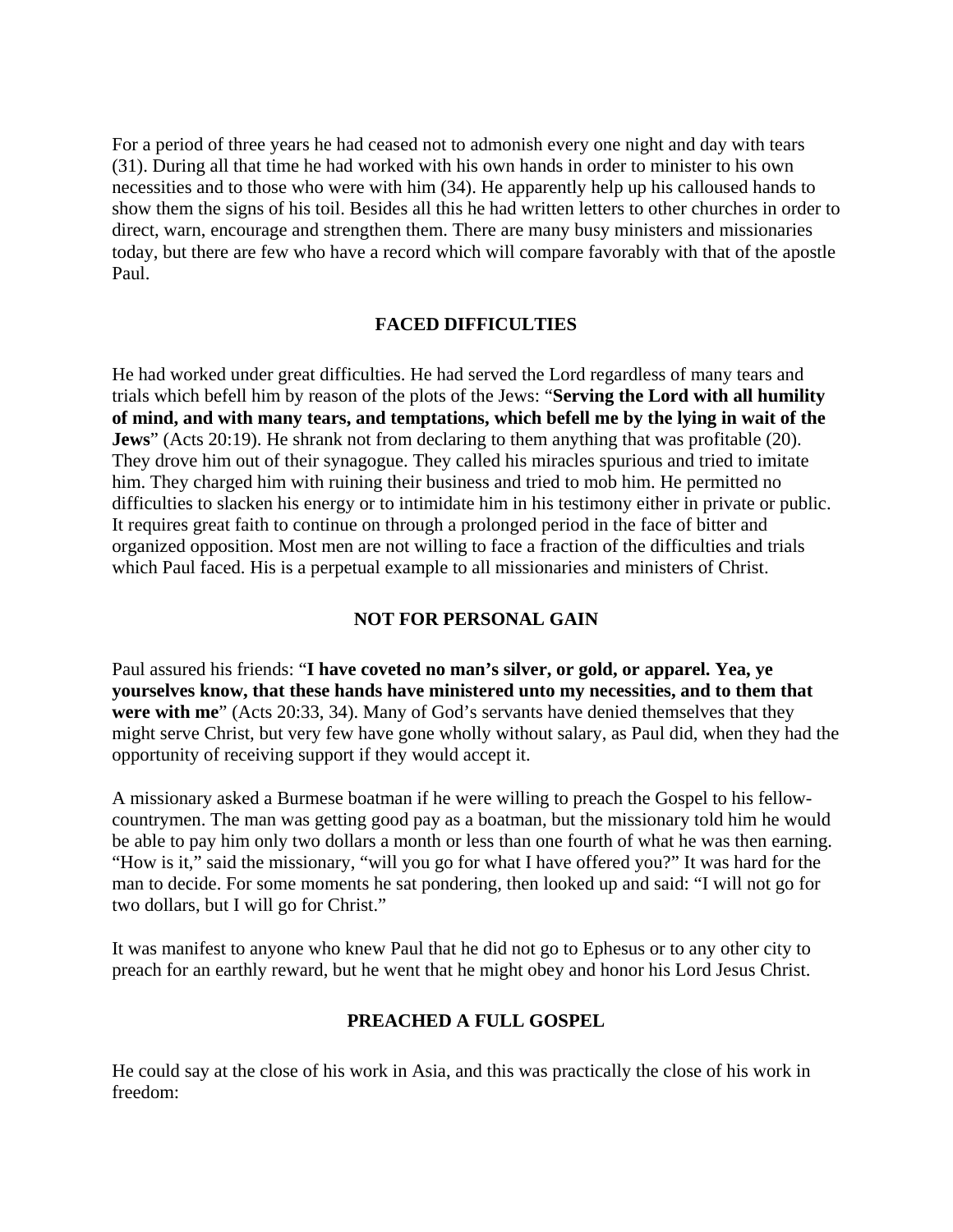"**And how I kept back nothing that was profitable unto you, but have shewed you, and have taught you publickly, and from house to house, Testifying both to the Jews, and also to the Greeks, repentance toward God, and faith toward our Lord Jesus Christ**" (Acts 20:20, 21). He had not shunned to declare to them the whole counsel of God (27). His letter to the Ephesians is evidence of the full Gospel which he had taught them. They would not have been capable of receiving and understanding such a letter if they had not been well instructed through a continued period of time until they had grasped the deeper truths of revelation and were able to partake of strong meat.

All the facts of his ministry furnish cumulative evidence that Paul's life was surrendered to his Lord and Master. A man may look forward and make some great promises as to what he expects to do in the future and his promises may be but as chaff. But when his declaration of service for the future is backed by a record of complete consecration in the past, then his words are received with great weight.

Without any serious provocation men garble and withhold portions of the Gospel today. Some revise the doctrines of the Bible to suit their hearers; some subtract from them so as not to offend sinners, and some dress them up in guilded terms so as to please their audiences. Such missionaries or ministers are a menace to the Christian religion. They are blind, perhaps willfully blind, leaders of the blind. They are not imitators of Paul. They are wholly unworthy of the name of Christ.

## **ELDERS CALLED TO COMPLETE SURRENDER**

Paul called the elders to surrender their lives to Christ. He first exhorted them to feed the church: "**Take heed therefore unto yourselves, and to all the flock, over the which the Holy Ghost hath made you overseers, to feed the church of God, which he hath purchased with his own blood**" (Acts 20:28). They had been called not merely by man, but by the Holy Spirit. They should bear the burden of the responsibility of feeding the flock. Nothing could have been committed to their care which was of more value than the church because it had been purchased by the blood of Christ. The apostle evidently means, when he speaks of the blood of God, the blood of Jesus Christ who is God. To guard the flock from all encroaching enemies and thieves; to support the weak and be able to render a full account was, and is, an exceedingly great and important task. No elder ought to underestimate the grave duties of the office to which he has been called. His life should be surrendered to Christ and he should be willing to undertake the work of watching over God's flock, the church, though the work be arduous and the problems many.

# **TO SET AN EXAMPLE**

The elders were also called to set an example to the members of the church: "**I have shewed you all things, how that so labouring ye ought to support the weak, and to remember the words of the Lord Jesus, how he said, It is more blessed to give than to receive**" (Acts 20:35).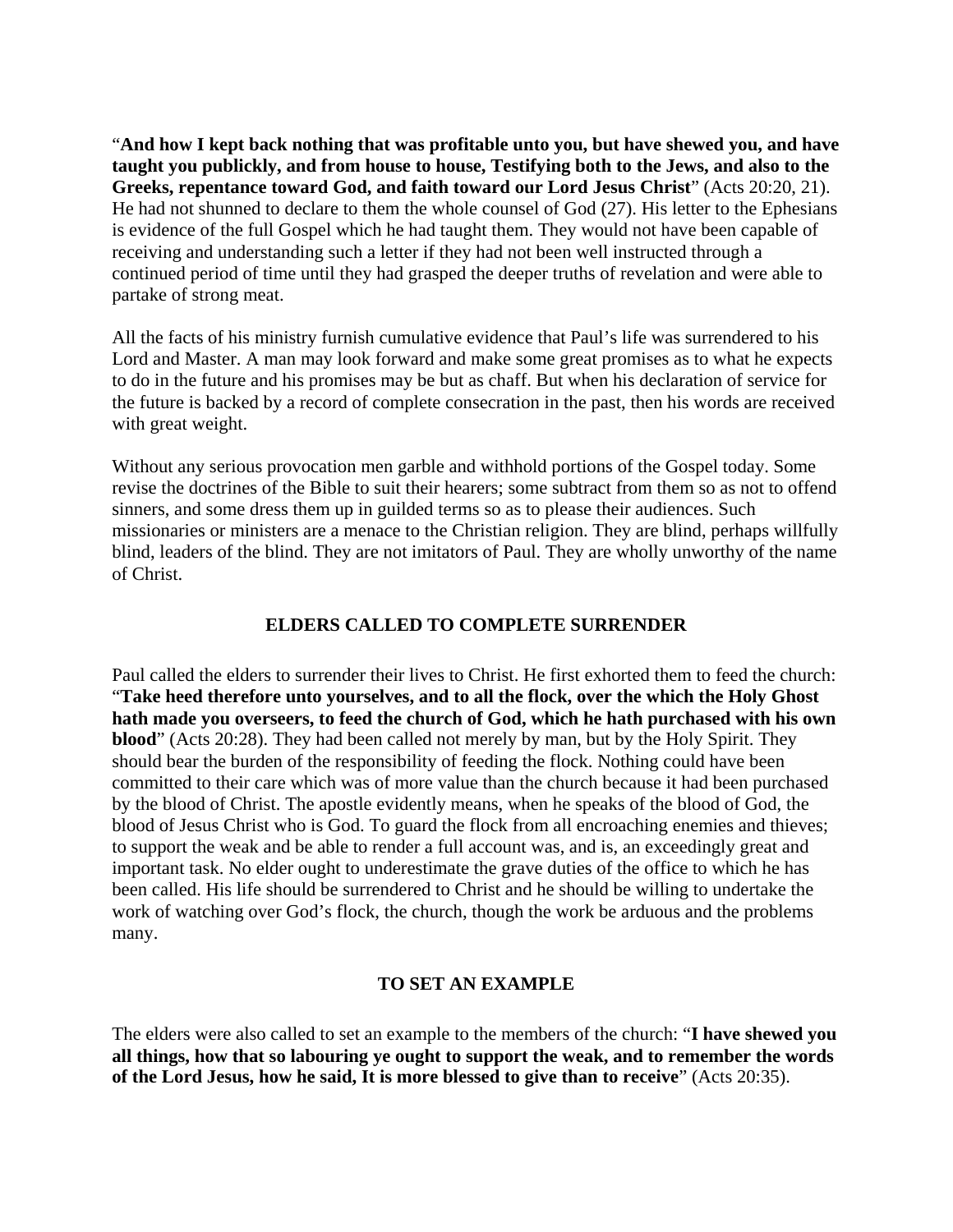Paul had showed them by his example, as well as precepts, that they ought to support the weak and be more ready to give than to receive. They were to take heed to themselves first before they were ready to care for the flock. As Paul was exemplary in every respect so ought every elder, and also every member, to be. Every one, though in a humble position in life, is exercising an influence by his example, upon someone else. With this in mind we ought to be exceedingly careful how we walk. When we are strong and pure we help others, but when we fail and sin we tempt others.

## **TO EXERCISE DISCIPLINE**

Paul exhorted the elders to exercise discipline in the church: "**I know**," he said "**that after my departing shall grievous wolves enter in among you, not sparing the flock. Also of your own selves shall men arise, speaking perverse things, to draw away disciples after them**" (Acts 20:29, 30). Paul's prediction proved true, as we learn from the second chapter of Revelation. The patience of the elders was tried. They found it necessary to try those who said they were apostles and were not. They found that some who made such declarations were liars (Revelation 2:2).

Paul help up his own example, in this as in other matters, before the elders. They should earnestly warn and entreat the members, striving to keep them on the right path. He endeavored to impress upon them that the elders, as well as the minister, should be fully surrendered to God and they should endeavor to lead all members to surrender themselves wholly to Christ.

Discipline has never been popular in the church, it is not an easy matter to exercise it, yet it is necessary to the strength and life of the church. Because of the lack of it Israel drifted into sin, their leaders permitted idolatry and other sins, and as a result the people suffered captivity and the land desolation. Because of the lack of discipline almost all the churches which Paul founded decayed.

In various church courts when some important doctrine is being discussed which is being overlooked or perverted, or when some sin is under review which is becoming more popular, there are usually men who say, I am not interested, we ought to be talking about missions. They seem to forget that discipline must be exercised in missions, and that missions are necessary in some parts of the world where the Gospel once was strong but suffered disintegration because sin was allowed to enter in. When a man says, I believe in evangelism but I do not believe in discipline, did you ever pause to consider how superficial he is? What is evangelism? It is testifying against godlessness, atheism and infidelity, telling men that they are lost apart from Christ; telling men that there is salvation in and through Him. What is discipline? It is not primarily putting men out of the church. It is testifying against godlessness in the professed followers of Christ. It is testifying against some sin, possibly less than atheism, but nevertheless sin, trying to win the disciple back to his first love for Christ, to purity of life and earnestness of testimony. It is an effort to check sin in one life for the sake of the person who has sinned, and also that he may not contaminate the church and the community by continuing in sin.

In evangelism the minister or elder brings men the elemental facts of saving grace; in discipline he brings men to a fuller surrender to Christ or turns them from drifting from Christ.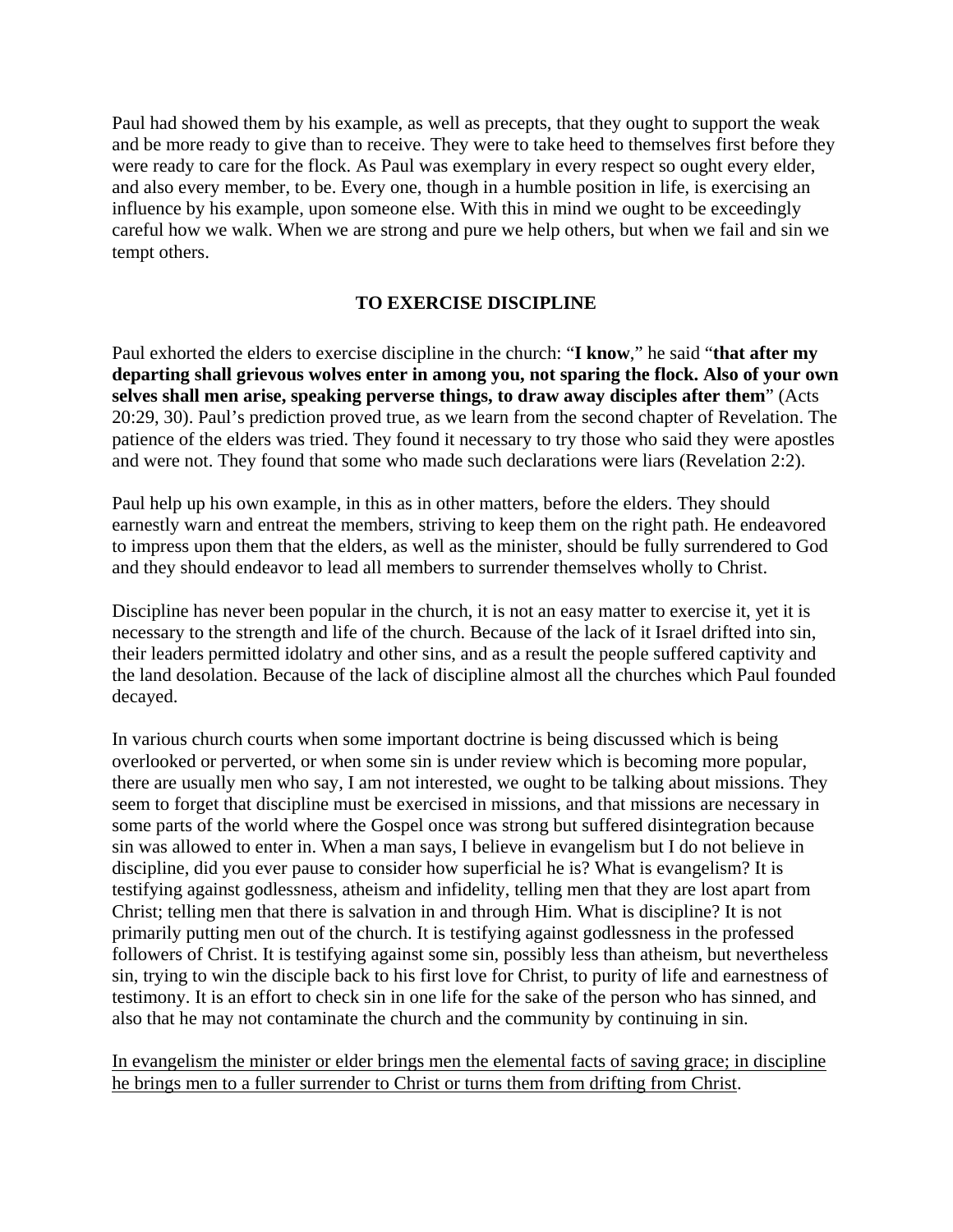Isaiah urged the people of God to lengthen the cords and strengthen the stakes. Both are important. Both are shown to be important in the history of the church. Both are increasingly important today. The extreme form of what is called "Modernism" is skepticism in the church. It is a great detriment to the church. There are churches where skeptical teaching is permitted which were once orthodox. How came the change? Not by one leap, but by slow degrees with the drift unchecked. When the law is not enforced in the state there is lawlessness and crime. When the law of God is not maintained in the church, the church will soon become impregnated with worldly practices and skeptical teaching. Paul realized the importance of discipline when he exhorted the church of old, and we would do well if we would take his advice seriously and practically today. Oh how Paul pleaded with the elders that they might make a full surrender of themselves to God! Then they would be fitted to teach, exhort and warn the members of the flock over which they were set as watchmen.

## **THE FORWARD LOOK OF A SURRENDERED LIFE**

That Paul's life was surrendered is shown by the brave front as he looked forward. Some men would have called it a very dark picture as they looked forward if they had been in Paul's place. They would have felt depressed and down-hearted.

#### **BONDS AWAITED HIM**

He had evidence that bonds and afflictions awaited him: "**Save that the Holy Ghost witnesseth in every city, saying that bonds and afflictions abide me**" (Acts 20:23). The Holy Spirit had witnessed to him in every city that these afflictions were before him. He probably did not know as definitely as he did a few days later when Agabus told him how his hands and feet would be bound at Jerusalem: "**And as we tarried there many days, there came down from Judaea a certain prophet, named Agabus. And when he was come unto us, he took Paul's girdle, and bound his own hands and feet, and said, Thus saith the Holy Ghost, So shall the Jews at Jerusalem bind the man that owneth this girdle, and shall deliver him into the hands of the Gentiles**" (Acts 21:10, 11). He did not doubt the witness of the Spirit yet he was determined to go forward. His spirit was not bound and never could be bound, however strongly men might forge their chains and bind his body. Tradition has handed down an old saying that Jesus once turned to his disciples and said: "The nearer you are to me, the nearer you are to the fire." Whether or not the tradition is true, the fact is true, for nearness to Jesus ever means nearness to the fire of persecution, temptation and difficulty. You may depend upon it that Jesus is not in the rear of the battle, but in the very thick of it. If you want to live near to Him you will be very near to the fire of the enemy. The world has every persecuted the earnest Christian, the Christ-like man.

#### **PURPOSE UNCHANGED**

Paul was not moved from his purpose: "**But none of these things move me, neither count I my life dear unto myself, so that I might finish my course with joy, and the ministry, which I have received of the Lord Jesus, to testify the gospel of the grace of God**" (Acts 20:24).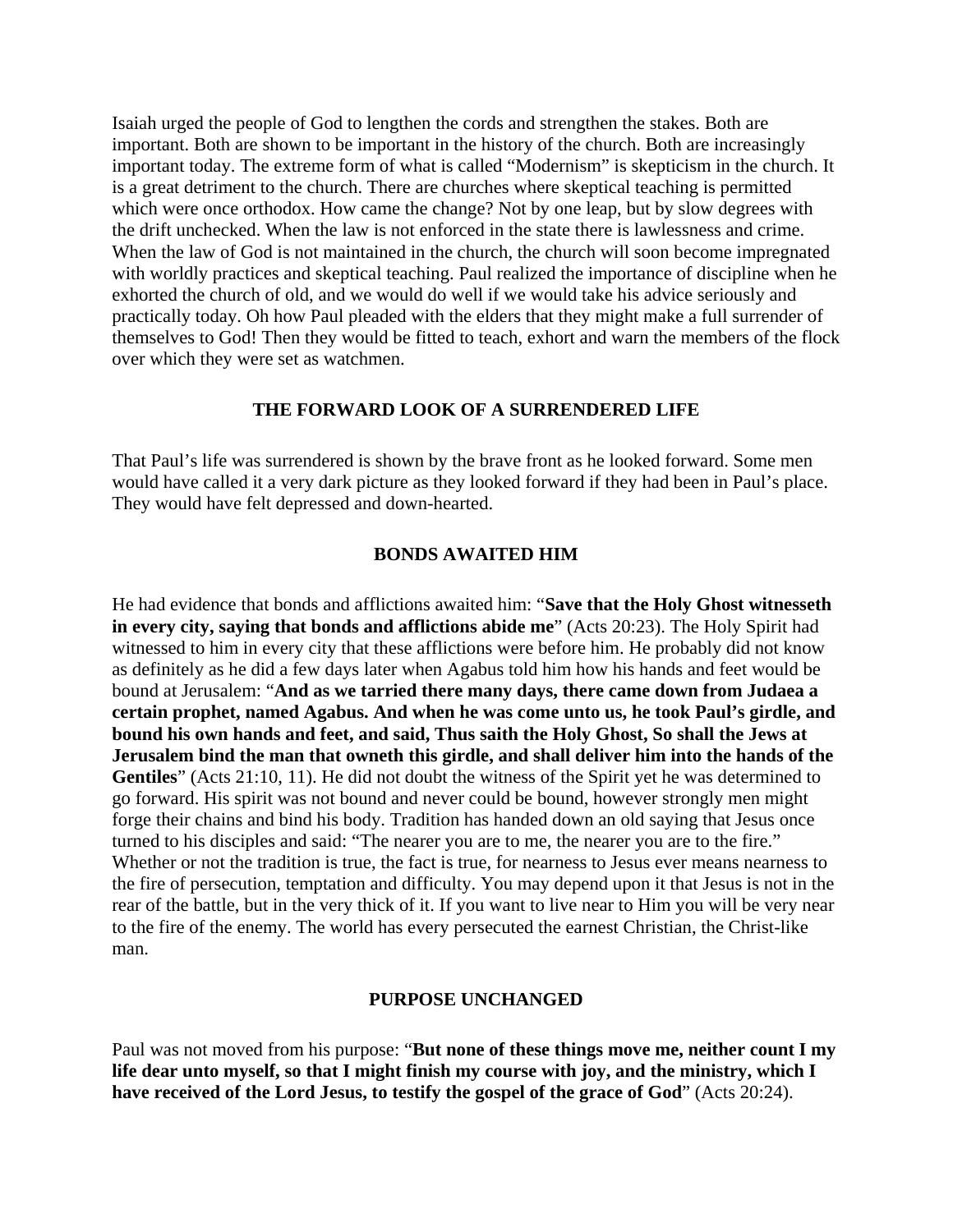He did not hold his life dear to himself. Whatever might await him he would go on. His aim was Rome, and whether free or bound, he would try, to the utmost of his ability, to bear his message there.

The thought of missions bore heavily upon Paul's heart and then it took action in his life until he could say: "**forgetting those things which are behind, and reaching forth unto those things which are before, I press toward the mark for the prize of the high calling of God in Christ Jesus**" (Philippians 3:13-14). At Miletus, as ever, the cry was, forward, and nothing could turn him back.

A speaker of the Men's Missionary Congress at Chicago told of a certain Christian who said to a friend who was interested in missions: "The subject of missions is getting on my nerves!" The friend replied, "I am told there are two sets of nerves, sensory and motor; on which set of your nerves does this subject bear the harder?"

One day a bird tapped at the window of Mrs. Nansen's home at Christiania. Instantly the window was opened, and the wife of the famous arctic explorer in another moment covered the little messenger with kisses and caresses. The carrier pigeon had been away from the cottage for thirty months, but it had not forgotten the way home. It brought a note from Mr. Nansen saying that all was going well with him and his expedition in the polar regions. The explorer had fastened the message to the carrier pigeon and turned the bird loose. The frail courier darted out into the blizzardy air. It flew like an arrow over a thousand miles of frozen waste, then over another thousand of ocean and plains and forests, until one morning it entered the window of the waiting mistress and delivered the message which she had been awaiting so anxiously. The bird makes one think of Paul. We are filled with amazement at his faith, sagacity and endurance. How could a little carrier pigeon accomplish a feat so wonderful? After an absence of thirty months how could it keep on a course so true that it would reach its goal two thousand miles away? Paul after twenty years of toil and struggle had his face set as truly as ever towards the goal that he had set before him from the beginning, the world for Christ.

## **COUNTED NOT HIS LIFE DEAR**

"**But none of these things move me, neither count I my life dear unto myself, so that I might finish my course with joy, and the ministry, which I have received of the Lord Jesus, to testify the gospel of the grace of God**" (Acts 20:24). He did not count his life his own. To him to live was Christ, to die was counted gain. What truer evidence of surrender can we have than that? Bonds, afflictions, even threatened death would not cause him to change his course. It was the greatest privilege and joy for him to carry on the ministry which he had received of the Lord Jesus, to testify of the Gospel of the grace of God.

When a man says he does not count his life dear to himself men often demand proof. Many a man has boasted before the battle who has been found behind the lines when the battle is raging. Paul had proved that there was no boasting about his assertions of surrender to Christ, for he had been in peril of robbers, in peril of the sea, in peril of his own countrymen, in the mob and in prison, and he never quailed in the presence of an enemy or threatened death.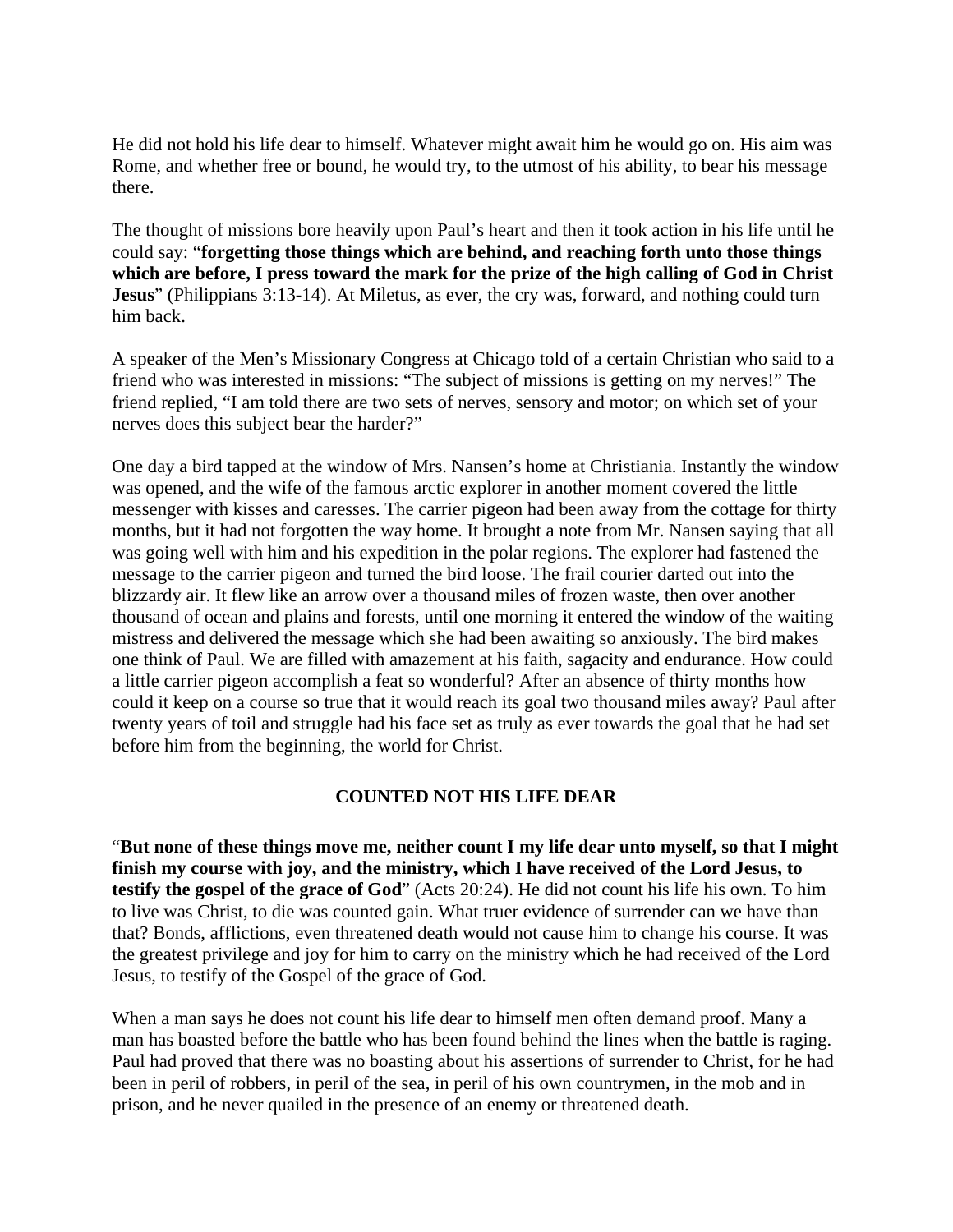Always he was ready to go forward and preach the Gospel in the next city, to face the mob again if need be, that he might move men to realize that Christ was calling them to repent and believe. Follow Paul over his pathway as missionary from Damascus, Jerusalem, Paphos, Antioch, Lystra, Philippi, Thessalonica, Berea, Corinth and Ephesus, and you will see at every turn that there is abundant evidence to substantiate his declaration of willingness to die for Christ.

A converted Hindoo was persecuted bitterly for accepting Christ. His relatives seemed filled with deadly hate against him for forsaking the religion of his ancestors and did what they could to force him to deny Christ. Some sympathetic friends asked him how it was possible for him to bear so much trouble. He replied: "Ask me rather how it is possible for me to bear all the joy that I have in the service and fellowship of Christ." That was the case with Paul. When confronted with bonds and dangers he did not speak of finishing his course with sorrow, but with joy.

Some may think, who are just beginning their life's work for Christ, that it is most important that they avoid danger in order that they may have an opportunity to testify for Christ. They may say, Paul was getting old; he had been out on three missionary journeys and had done a wonderful work for Christ, therefore he need not worry if his life and work should be cut off. God wants the same consecration and surrendered life from the young missionary or servant, wherever he may be, and if his life is taken away God can use it, brief as it may be, to glorify Himself.

The name of Harriet Newell has shone in the annals of modern missionary history. At the early age of eighteen she went with her husband as a missionary to India. It was much harder to go then as a pioneer than it is to go today. They arrived on the heathen coast only to remain a few weeks and then to be sent away. With heavy hearts they put to sea again. The young wife was stricken with fever and died. Thus in one year this Christian woman became missionary, wife, mother, and martyr. She seemed to accomplish nothing. She merely sailed away over the sea with a great love in her heart, to be exiled, to die, and to find a grave among strangers. She taught no heathen woman; she told the story of redemption to no benighted soul. But was that lovely young life wasted? By no means! During all the past century her name has been one of the strongest inspirations to missionary work. The story of her consecration has kindled in many other women's hearts the flames of love, sending them to carry the love of Christ to dark, sinful lands. She being dead yet speaketh.

Among the heroes of recent years there comes the challenge from Miss F. Elma French, missionary in Mersina. She writes to the Foreign Board in words that ring like those of the great apostle. In reply to the request, that for her own safety, she should leave for Latakia where other missionaries were stationed, she replies: "I have always contended that we are never so safe as in the place where God places us. I have promised those suffering, struggling, heartbroken Christians that I will return. And how can I ever look the world in the face if I turn my back on them?" And as she speaks of a native Christian of Messina who has risked all in the interest of the work, she continues: "I do not consider that my life is in anything like the danger his is in, and yet he is willing to risk all since hearing that I am expected to return. He and others have said, 'we will stand by Miss French.' Now am I compelled to turn my back on these? I have no fear of losing my life, but if such should be God's will I am ready to lay it down for Him who died for me. To me death is preferable to cowardice . . .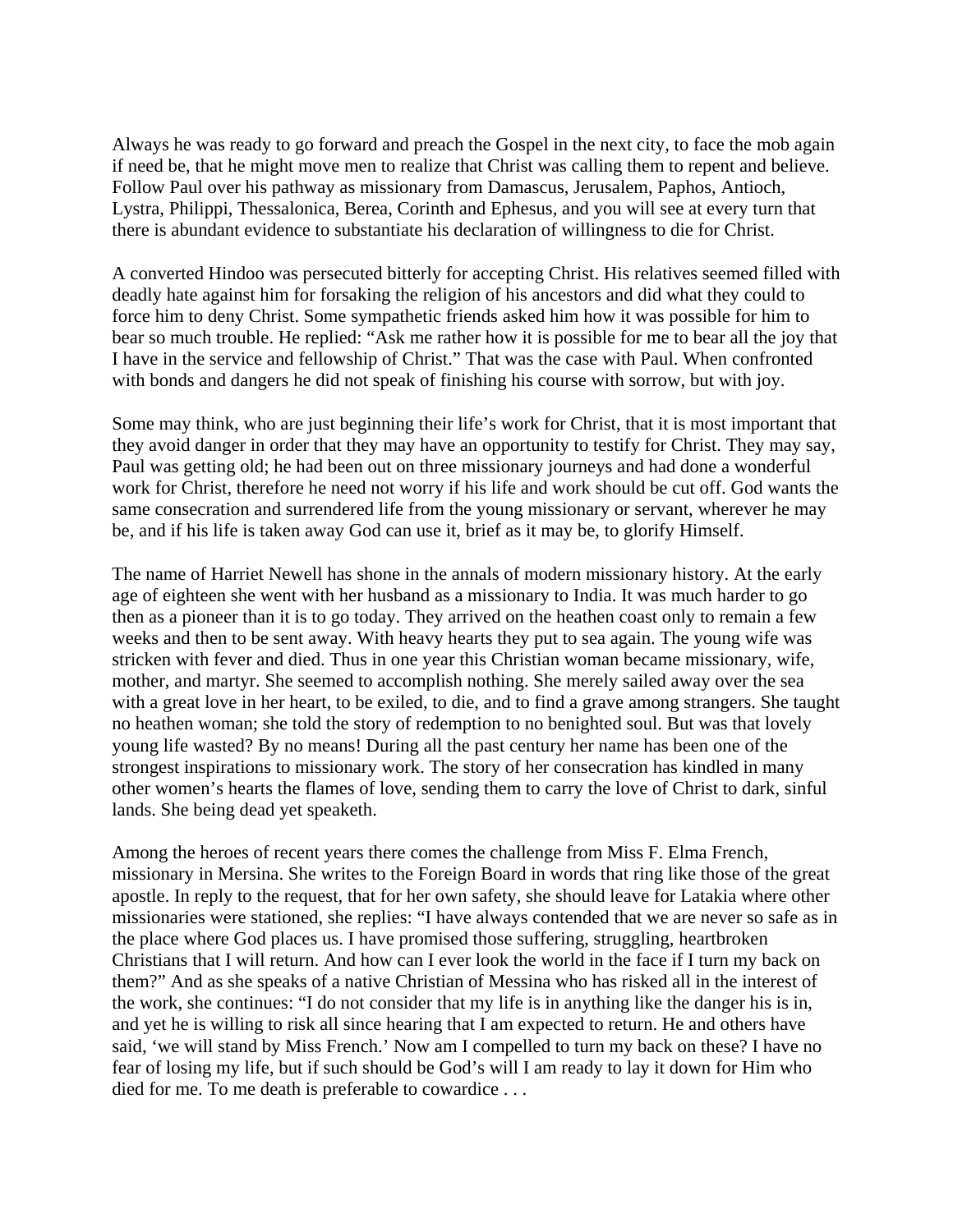One of my friends made the remark that if I sent back and became ill the Board and the whole church would blame the missionaries. I am entirely responsible for the step I am taking, and no blame rests on either the Board or the missionaries, as I have made my own choice. My life is in God's hand. He has called and I am simply answering."

#### **WOULD SEE HIS FACE NO MORE**

Paul told the elders of Ephesus that they would see his face no more: "**And now, behold, I know that ye all, among whom I have gone preaching the kingdom of God, shall see my face no more**" (Acts 20:25). When it came to parting, "**they all wept sore, and fell on Paul's neck, and kissed him, Sorrowing most of all for the words which he spake, that they should see his face no more**" (Acts 20:37, 38). Paul loved his friends and it was not easy for him to part from them. But he loved his Saviour and like Him loved a lost world, and was willing to lay down his life that he might win some to Christ. The world of glory was always so near to Paul that it would be only a short step from this world to the next. When he faced it more closely than he did at this time he was just as firm and resolute. When he was ready to be offered and the time of his departure was at hand, he believed that it had been a good fight and that he would receive a crown of righteousness. Who can count the number of the men and the women who have been enthused by Paul since that day?

"When I was in college," said Henry Haigh, "a couple of men were sent out to West Africa to fill a vacancy. And before they had gone three months there came a cable telling us that one was dead. In less than another month a second cable came, telling us that the second was dead. At once that matter was announced to the students of our college, and the question was asked, 'Who would take their places where two had gone and died?' Six men at once stood forth and offered to go in their places, and two men were sent. In less than six months these two men were dead, and a cable came again and the question was asked, 'Who will go?' On that occasion - I shall never forget it, it stands out as one of the thrilling moments of my life - when the announcement was made at the college table and the question was asked, 'Who will go?' every man in that college stood up and said, 'Send me'."

Does not someone who reads the message of the great apostle hear the Spirit calling? Are you not ready to respond, "Send me!"

## **PARTING PRAYER SHOWS SURRENDERED LIFE**

That Paul's life was surrendered is shown by his prayer and parting. Paul had just showed the elders how he had worked for them and had neither asked nor expected an earthly reward, but had labored with his own hands. He had said that they ought to show a like consecration, "**I have shewed you all things, how that so labouring ye ought to support the weak, and to remember the words of the Lord Jesus, how he said, It is more blessed to give than to receive. And when he had thus spoken, he kneeled down, and prayed with them all**" (Acts 20:35, 36).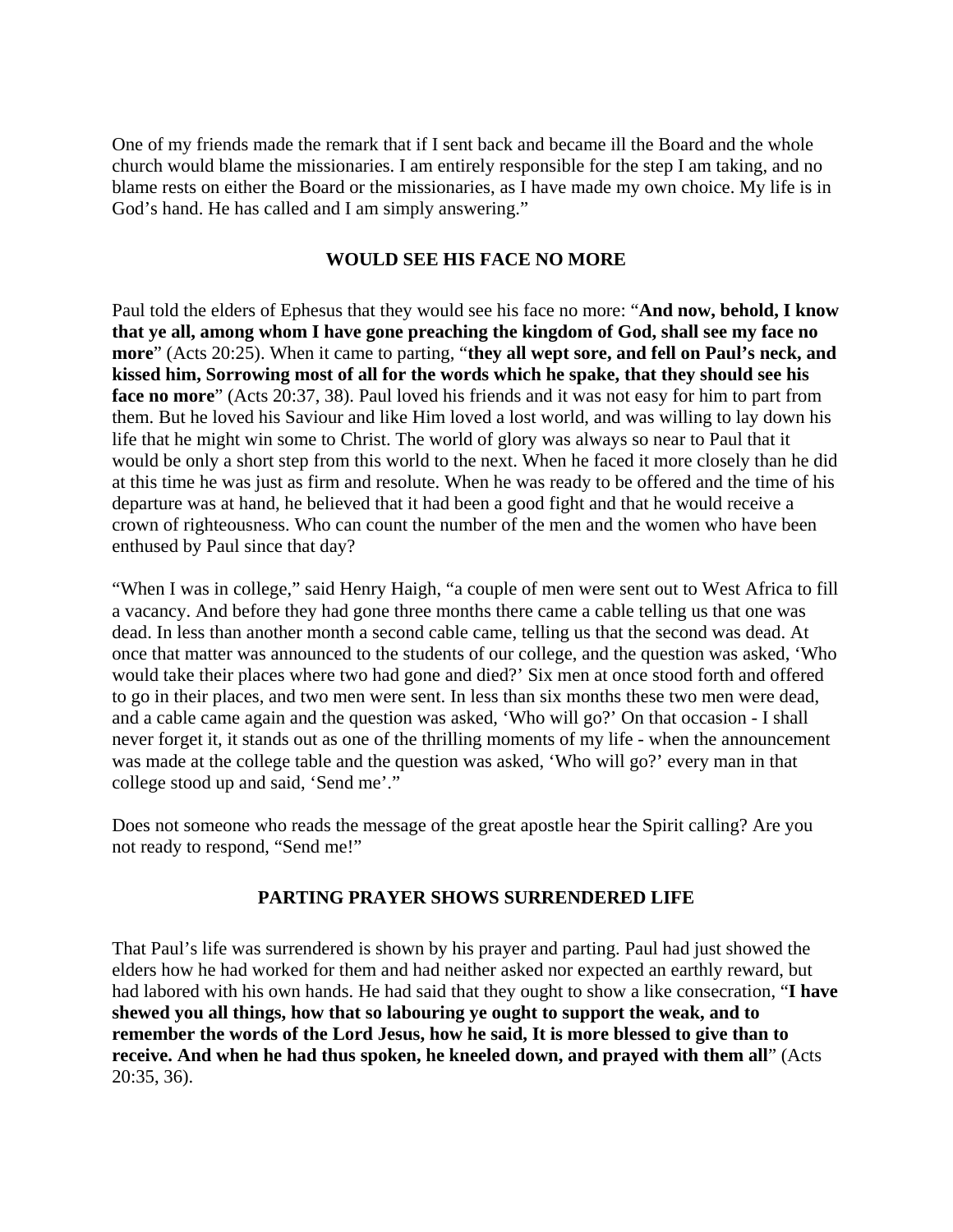They wept sore, kissed him, embraced him and accompanied him to the ship. If there was ever a prayer that those Ephesian elders would remember, surely it would be that parting prayer of Paul, knowing that it was the last time that he would ever pray with them on earth. He commended them to God and to the Word of His grace which was able to build them up and to give them an inheritance among all them that are sanctified. There is nothing that draws men more closely together and to their God than prayer. When prayer is offered by a godly man under peculiarly touching circumstances it makes a greater impression upon all who are present.

At the beginning of the last century a young man by the name of Samuel Mills felt the call to go as a missionary. When he told his father he refused to give his consent to let him go. As neither would give up they called a council of a few godly men to pray over it. The one who led in prayer was a plain blunt man, and this was his prayer: "Almighty God, thou knowest that thy servant Mills consecrated this boy to thy service in his youth, and now that the boy wants to preach the Gospel to the heathen, thy servant Mills is mad. Amen." When they got up from their knees Mr. Mills said, "he can go." He could not face God with a refusal to surrender his son, though he was the dearest to him in life.

In his autobiography Thomas Guthrie says of his mother, that to her prayers, her piety and her precepts, he undoubtedly owed more than to any other human influence. He speaks of "that eventful morning when we first left a father's house; and, as the gates of that happy sanctuary slowly opened for our departure, amid tears and many a kind farewell, watched by a father's anxious eye and followed by a mother's prayers, we pushed out our bark on the swell of life's treacherous sea. That day the turning point of many a young man's history, the crisis of his destiny - may have exerted an influence as permanent of our fate as its impression remains indelible on our memory."

When William Colgate was leaving home, a lad of sixteen to go out into the world to seek his fortune, as he trudged along the road he met an old man, a captain of a canal boat. "Well William, " said the old man, "where are you going?" "I don't know," he answered, "I must make a living for myself." "There is no trouble about that," said the captain, "be sure to start right and you will get along finely." William told the old man that the only trade he knew anything about was soap and candle making. "Well," said the old man, "let me pray with you once more and give you a little advice and then I will let you go." They kneeled down on the tow-path and prayed, and then the old captain gave him this advice. "Some one will soon be the leading soapmaker of New York. It can be you as well as any one. I hope it may be. Be a good man; give your heart to Christ; give the Lord all that belongs to him of every dollar you earn; make an honest soap; give a full pound; and I am certain you will yet be a prosperous and rich man." He was led to seek first the kingdom of God and his righteousness and united with the church. The first dollar he earned brought up the question of the Lord's part. In the Bible he found that the Jews were commanded to give one-tenth. So he said, "If the Lord will take one-tenth I will give that." And so he did; ten cents of every dollar were sacred to the Lord. He engaged in the soap business, make an honest soap, gave a full pound and instructed his bookkeeper to open an account with the Lord, and carry one-tenth of all his income to that account. He prospered and grew rich faster than he had ever hoped. He then gave the Lord two-tenths and prospered more than ever. Then he gave three-tenths, then four-tenths, then five-tenths.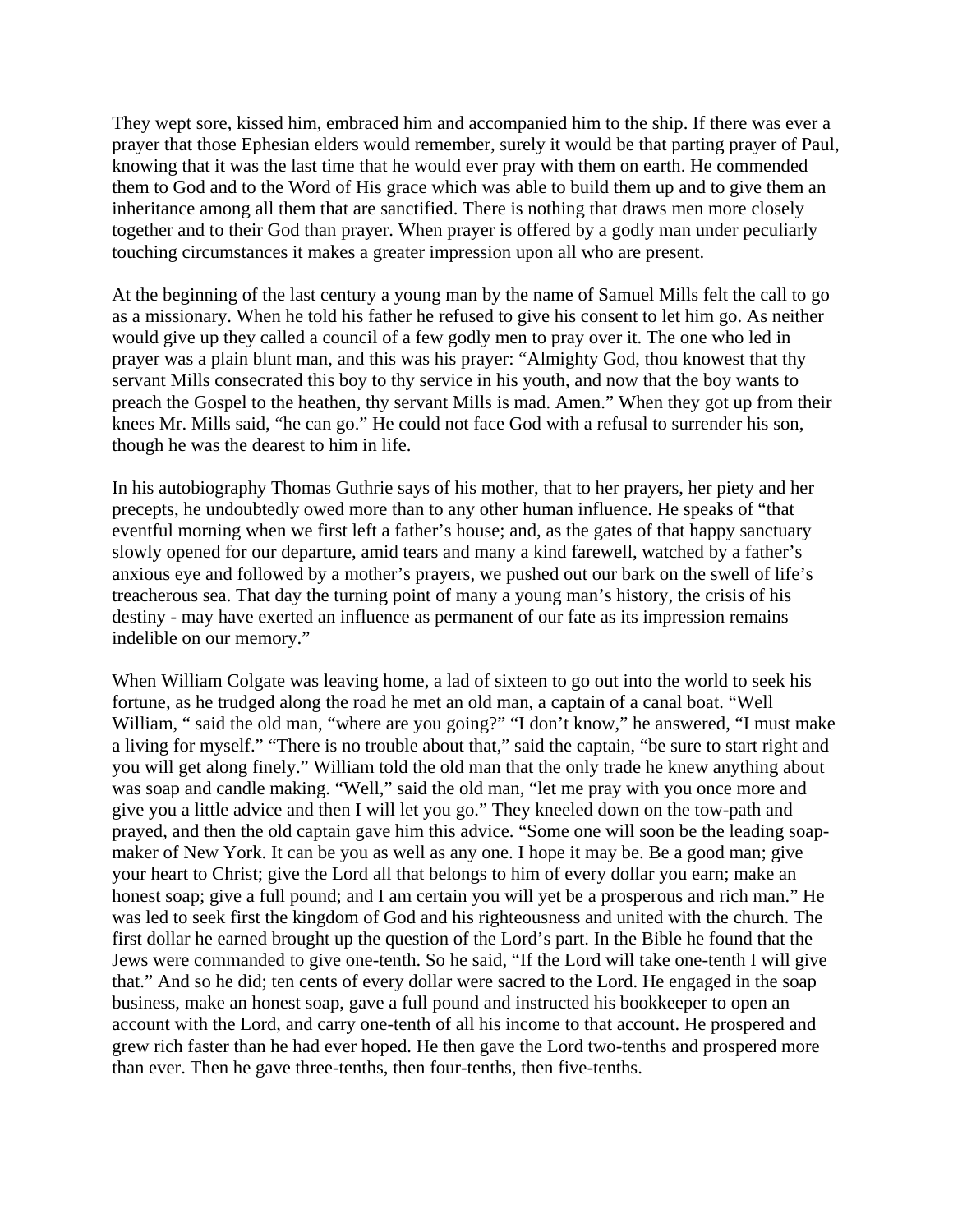He gave millions of dollars to the Lord's cause. But for that parting prayer and the timely and faithful advice of the old captain the name of William Colgate would probably be unknown today. As it is he left a name that will not die.

Like the prayer of Paul, the prayer of every godly father and mother, the prayers of saintly elders, and the prayers of earnest pastors will remain and strengthen many a boy and girl as they go out into life to face the struggles of the world. Many a time they will be kept from falling as they remember how they have been commended to God and how they vowed to Him that they would be true to their Lord and Master.

When all other things are fading from view and when at last we near the shore of the next world and know that the hour is short until we part to be with God, what a comfort it will be to have some godly saint commend our souls to God, perhaps in the very words of Paul: "**And now, brethren, I commend you to God, and to the word of his grace, which is able to build you up, and to give you an inheritance among all them which are sanctified**" (Acts 20:32).

When General Grant was on his death bed, the Christian soldier, General Howard, was with him. When Grant's end drew near and his throat was muffled that he could not speak clearly, General Howard began to tell him of his great record and how the country would not forget him. Grant's muffled voice interrupted him, and turning he said, "Howard, tell me more about prayer." We may but poorly imagine how the old Christian General was moved as he commended the soul of his friend to God in that last parting hour.

May we always remember, like Paul, to commend our own souls and those of our dear ones and brethren in the Lord, to His Almighty care and keeping. As in the case of Paul and the Ephesian elders, tears may sometimes dim our eyes, but Oh! how much better it is to have our eyes dimmed with tears than to have our hearts remain cold with neglect and sin!

#### **QUESTIONS (Acts 20:17-28)**

1. From what seaport did Paul call for the elders of Ephesus?

2. What lesson do we learn from the manner in which Paul took advantage of this and other brief opportunities?

- 3. Tell something of Paul's faithfulness at Ephesus?
- 4. What were some of the evidences of his diligence?
- 5. What were some of the difficulties which he faced?
- 6. What remuneration did he receive for his work?
- 7. Show that Paul preached a full Gospel?
- 8. Was it easier then or now to preach a full Gospel?
- 9. Why then do many ministers withhold a part of the Gospel today?
- 10. Who did Paul tell the elders to take heed concerning first? Who next?
- 11. Who had placed them as overseers of the flock?
- 12. To whom then do elders have to give an account?
- 13. What did Paul say concerning the exercise of discipline?
- 14. What follows when there is no discipline in a church to keep it pure?